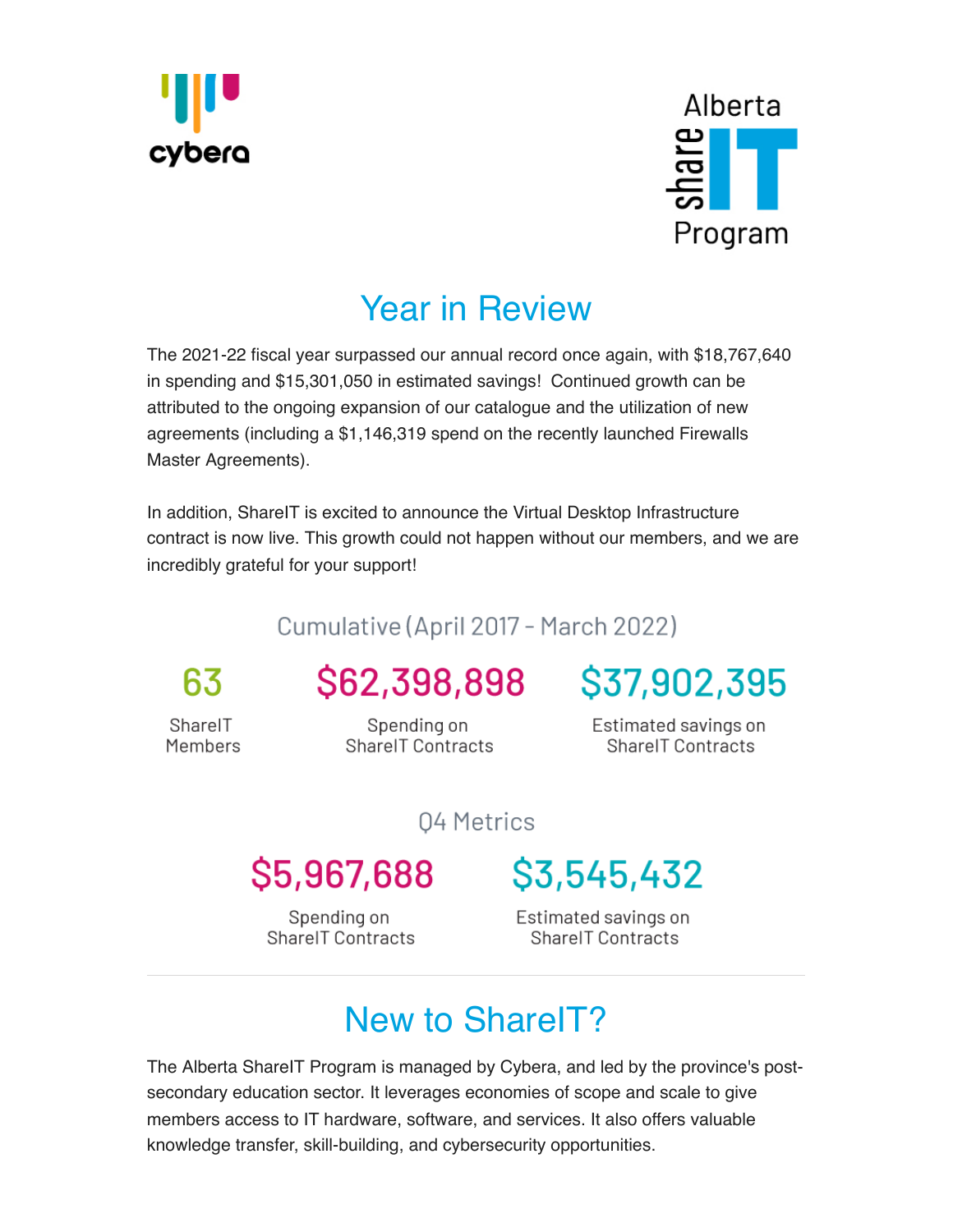[ShareIT is open](https://us1.campaign-archive.com/home/?u=a1a046f132&id=9d4f8a0bad) to educational institutions in Alberta that are members of [Cybera. To](javascript:;) find out more, contact: [shareIT@cybera.ca.](mailto:shareit@cybera.ca)

#### Current Catalogue of Offerings

- Adobe Licensing (PSI Only)
- Audio Visual Hardware
- Chatbots
- Cloud Services Providers
- End User Computing
- Firewall
- IBM SPSS Licensing (PSI Only)
- Networking Hardware
- Online Proctoring
- Phishing and Security Awareness
- Telephony and Hardware **Services**
- Vulnerability Assessment and Penetration Testing
- Virtual Desktop Infrastructure
- Web Conferencing SaaS

[Check out the ShareIT Catalogue of Offerings](https://www.cybera.ca/shareit-procurement/)

## New ShareIT Master Agreements

Additions from January - March 31, 2022

#### Virtual Desktop Infrastructure

Virtual Desktop Infrastructure (VDI) solutions are now included in ShareIT's catalogue of offerings. This shared procurement initiative includes on-premise, cloud, and hybrid VDI solutions. A dual-award was provided to ESTI Consulting Services and Insight Canada.



#### **ESTI Consulting Services**

On April 28, 2022, ShareIT entered into a three year contract with ESTI for Virtual Desktop Infrastructure. [Learn more](https://www.cybera.ca/shareit/vdi/)



#### **Insight Canada**

ShareIT is currently in contracting negotiations with Insight Canada, with an estimated signing date of June 2022.

#### Web Conferencing SaaS



#### **BlueJeans Events and Meetings**

As a result of the national NREN effort, Cybera has signed an agreement with BlueJeans by Verizon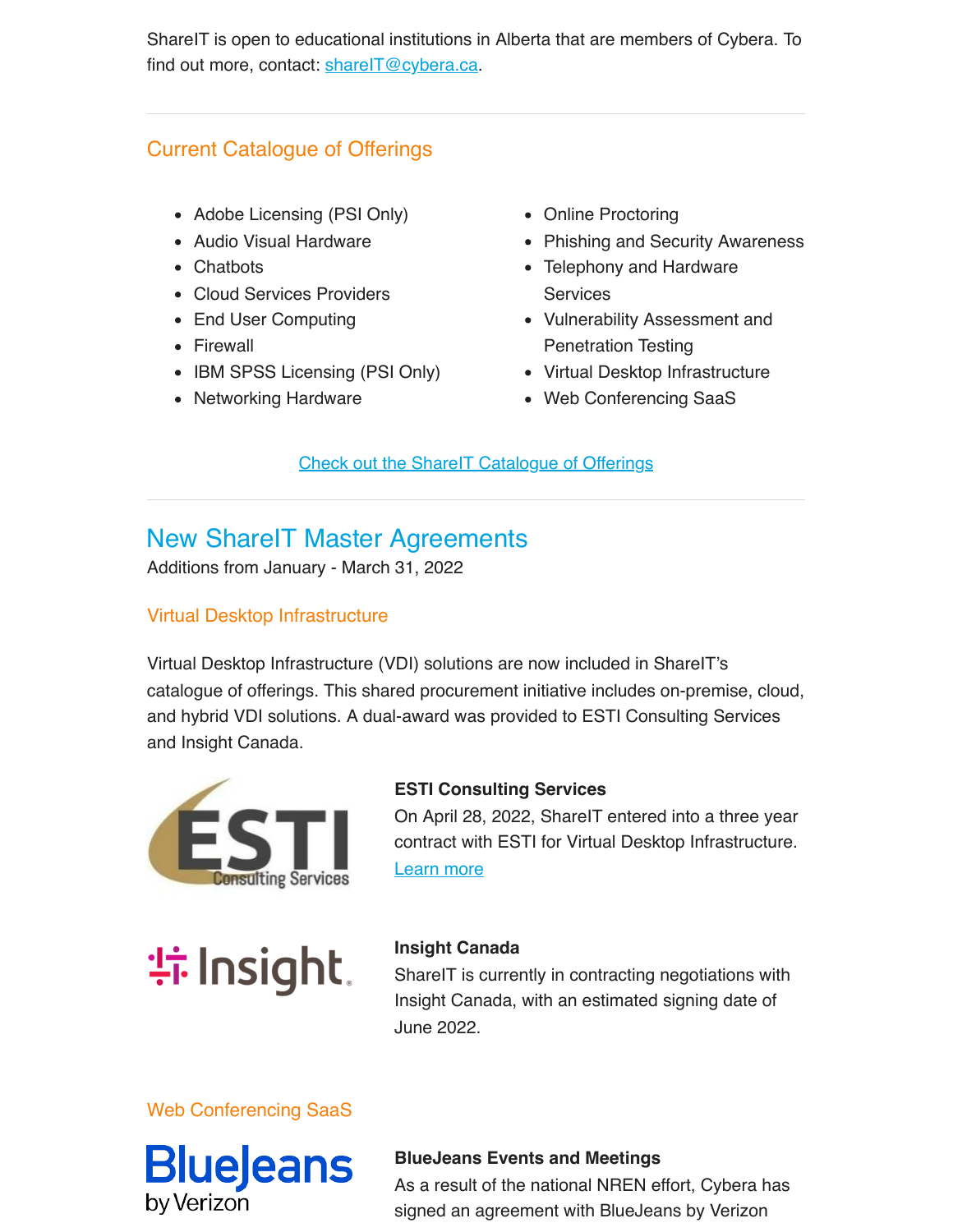service to all ShareIT members at a signifi[cant](javascript:;) discount. [Learn more](https://www.cybera.ca/shareit/web-conferencing/#bluejeans)

#### Current Procurements in Flight

#### **Networking Hardware v2**



This shared procurement project was directed to Original Equipment Manufacturers and is currently in the evaluation phase. Contracting is expected to begin June 2022.

#### **End User Computing Hardware v2**



This shared procurement project is directed to Vendor Approved Resellers and is our largest initiative to date, with 27 participating ShareIT members. We are currently in active posting, and contracting is expected to begin June / July 2022.

#### **IT Services Roster - Request for Pre-Qualification**



The addition of an IT Services Roster offering will provide the ShareIT members access to short-term, temporary IT expertise and services. The objectives are to:

- increase the education sector's access to leading qualified suppliers
- reduce administrative efforts to access services
- contain and potentially lower the costs of professional services
- mitigate service quality risk and confirm eligibility requirements and credentials

*The project kick-off session is scheduled for Wednesday, June 15, 2022, from 1:30-3:00pm. An email will be sent to all ShareIT members with more details.*

#### **End Point Detection Response / Managed Detection Response**

To protect against the increase in ransomware attacks, it is recommended that organizations increase their endpoint security, as these are the largest surface areas for attack.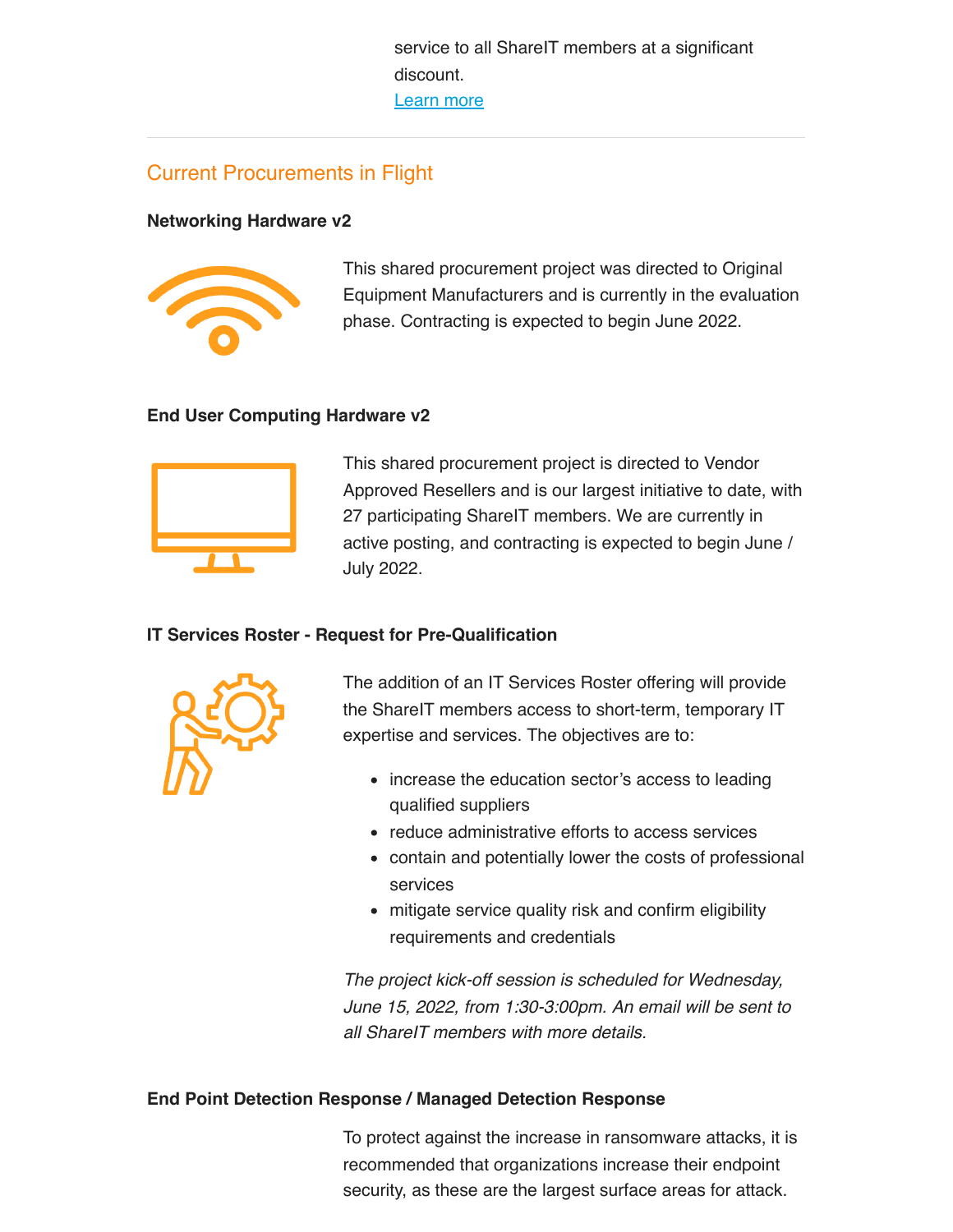

The primary functions of an EDR/XDR security system are to:

- monitor and collect activity data from endpoints that could indicate a threat
- analyze this data to identify threat patterns and include real time threat intelligence
- automatically respond to identified threats to remove or contain them, and notify security personnel
- forensics and analysis tools to research identified threats and search for suspicious activities

*The project kickoff will be scheduled for July 2022. More information to come.*

## [ShareIT - 2022/2023 Roadmap](https://www.cybera.ca/wp-content/uploads/2022/05/ShareIT-Roadmap_05.27.2022.pdf)



#### See full sized PDF

To help us build the procurement roadmap for the community, and identify new services, please complete the [Opportunity Identification Survey.](https://docs.google.com/forms/d/e/1FAIpQLSfTNV-b2PaFU_PBRSPuCT1_tGktPoz6ktDel9bkvC01sjfjAw/viewform) Your voice is important to us!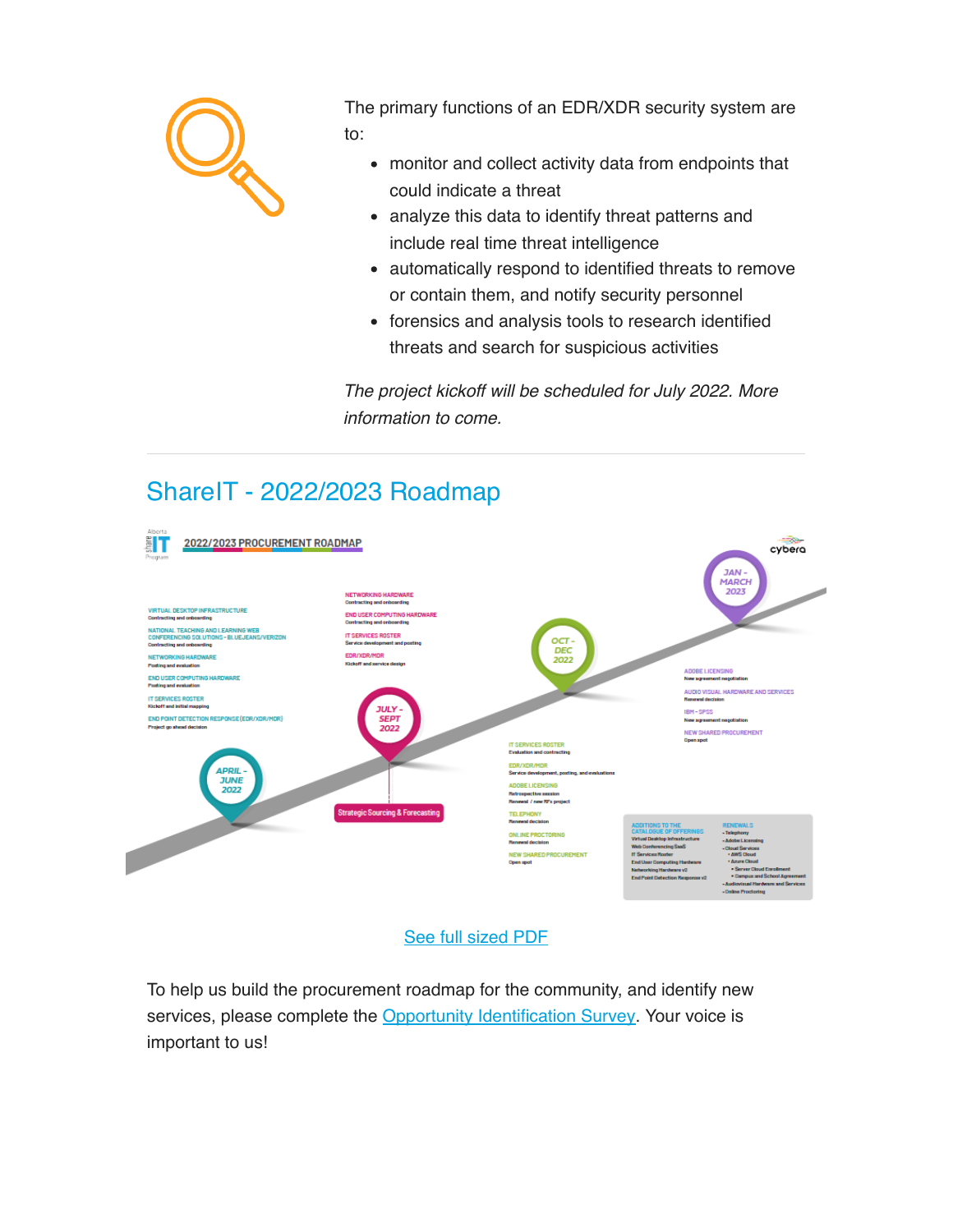### [Showcase of 2021/2022 Professional Development and](https://www.cybera.ca/shareit-professional-development/) **Training**

# 24

PD & Training sessions hosted by SharelT in the last fiscal year

April 1, 2021 [Rogers 5G and Education](https://www.cybera.ca/event/the-internet-of-things-iot-what-you-need-to-know-with-aruba-hpe/)

April 8, 2021 The Internet of Things (IoT) - What You Need to Know

April 14, 2021 Sony & Logitech Share the Latest in Remote Learning Technologies

April 21, 2021 A Deeper Dive into Boomi

May 5, 2021 IVY.ai Kickoff Session

May 5, 2021 [M365 Teams Voice Direct Routing](https://www.cybera.ca/event/m365-teams-voice-direct-routing-the-rogers-communications-experience/)

May 27, 2021 Top 3 Challenges faced by IT Departments in Education & Solutions

June 8, 2021 [M365 Teams VOIP Part 2: A Deeper Dive](https://www.cybera.ca/event/rogers-communications-m365-teams-voip-part-2-a-deeper-dive/)

June 15, 2021 [Powering an Inclusive Future of Education](https://www.cybera.ca/event/powering-an-inclusive-future-of-education-with-cisco/)

June 24, 2021 Alberta CUCCIO Cybersecurity Benchmarking **Webinar** 

June 29, 2021 [Hy-Flex Classroom Technology Solutions](https://www.cybera.ca/event/avi-spl-hy-flex-classroom-technology-solutions/)

July 8, 2021 Microsoft Sentinel and SAIT

August 5, 2021 [The Future of Hybrid Education](https://www.cybera.ca/event/shift-left-building-efficiency-in-your-it-department-for-education-with-topdesk/)

August 19, 2021 Shift Left: Building Efficiency in your IT **Department** 

October 21, 2021 [Compugen \(Fortinet\) Firewalls KickOff Session](https://www.cybera.ca/event/shareit-kickoff-onboarding-session-for-fortinet-firewalls-master-agreement-with-compugen/)

October 28, 2021 [Long View Systems \(CISCO\) Firewalls Kickoff](https://www.cybera.ca/event/shareit-kickoff-onboarding-session-for-palo-alto-networks-firewalls-master-agreement-with-softchoice/) **Session** 

November 4, 2021 [Softchoice \(Palo Alto Networks\) Firewalls Kickoff](https://www.cybera.ca/event/shareit-kickoff-onboarding-session-for-terranova-security-phishing-and-security-awareness-training-master-agreement-with-microserve/) **Session** 

November 16, 2021 [Phishing & Security Awareness Kickoff Ses](https://www.cybera.ca/event/end-user-computing-session-1-trends-challenges-and-mitigating-factors-in-the-education-sector-presented-by-gartner/)sion

November 18, 2021 [End User Computing Global Supply Chain](https://www.cybera.ca/event/end-user-computing-session-2-trends-challenges-and-mitigating-factors-in-the-education-sector-presented-by-infotech/) Insights with Gartner

November 25, 2021 [End User Computing Global Supply Chain](https://www.cybera.ca/event/a5-sentinel-security-round-table-discussion/) Insights with InfoTech

December 2, 2021 A5, Sentinel & Security Round Table Discussion

[February 2, 2022](https://www.cybera.ca/event/chatbots-a-university-of-alberta-and-university-of-calgary-perspective/) [Smart Campus - Smart to Smarter](https://www.cybera.ca/event/smart-campus-smart-to-smarter/)

February 16, 2022 Chatbots: A UofA and UofC Perspective

February 24, 2022 Enterprise Service Management

*To access the professional development and training slide decks and recordings, visit the [ShareIT wiki](https://wiki.cybera.ca/pages/viewpage.action?pageId=26443847) (ShareIT member access only).*

For all upcoming events, check out the [PD&T events calendar](https://www.cybera.ca/shareit-professional-development/) on Cybera's website.

To request new PD&T topics, complete our [ShareIT PD & Training Survey](https://docs.google.com/forms/d/e/1FAIpQLSeLrlDwH-3cBPtRgSL2i8JRKg6-5KVTdlRveqr7PwEWec496w/viewform).

# 638

**Total Participants**